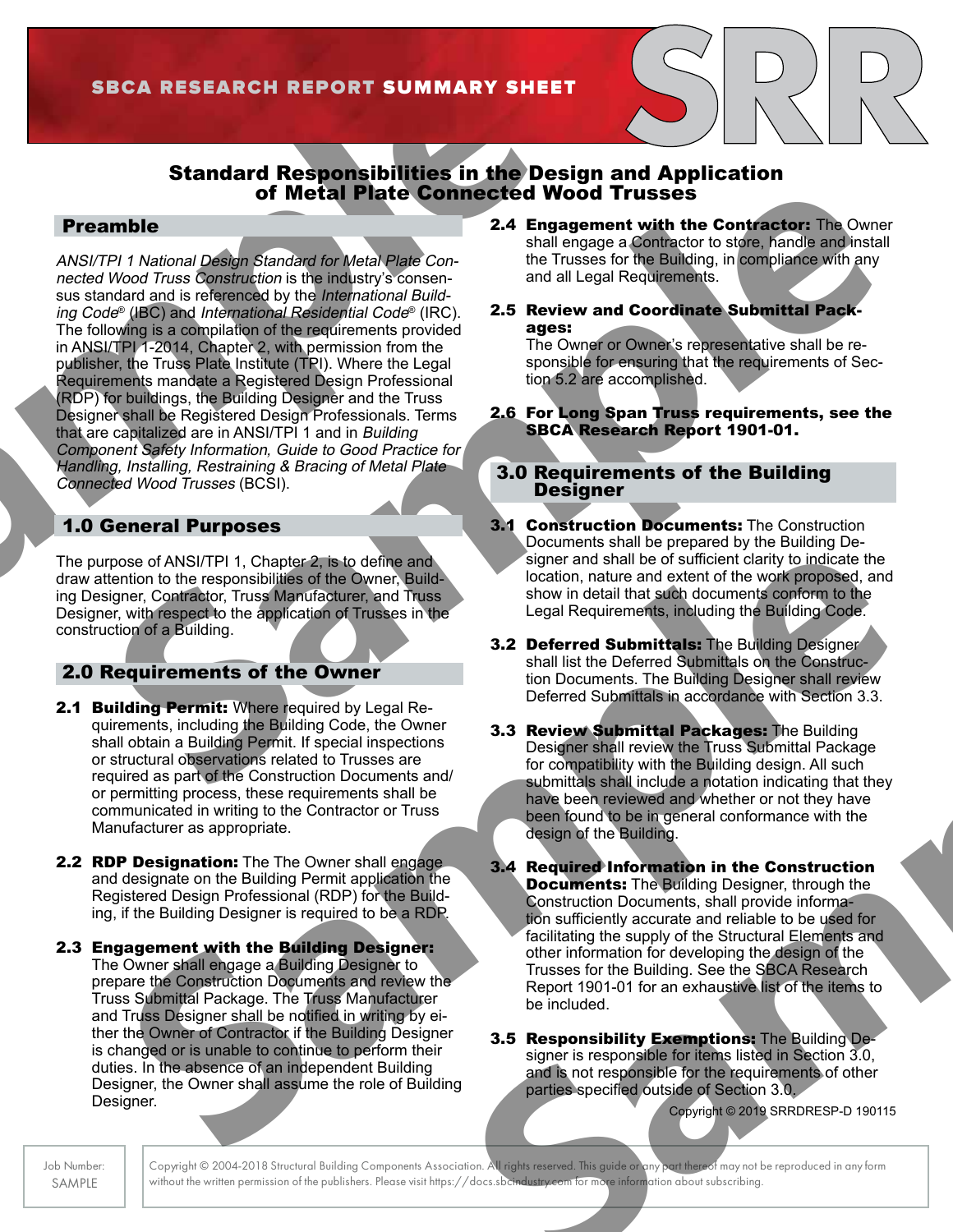### 4.0 Requirements for the Permanent Member Restraint/Bracing of Truss Systems

- **4.1 Method of Restraint:** The method of Permanent Individual Truss Member Restraint/Bracing and the method of anchoring or restraining to prevent lateral movement of all Truss members acting together as a system shall be accomplished by:
	- 4.1.1 Standard Industry Details: Standard industry Lateral Restraint and Diagonal Bracing details in accordance with BCSI-B3: Permanent Restraint/Bracing of Chords and Web Members and/or BCSI-B7: Guide for Handling, Installing, and Bracing of 3x2 and 4x2 Parallel Chord Trusses.
	- 4.1.2 Substitution with Reinforcement: Permanent Individual Truss Member Restraint shall be permitted to be replaced with reinforcement designed to prevent buckling (e.g., buckling reinforcement by T-reinforcement or Lreinforcement, proprietary reinforcement, etc.).
	- 4.1.3 Project Specific Design: A project specific Truss member permanent Lateral Restraint/ bracing design for the roof or floor Framing Structural System shall be permitted to be specified by the Building Designer or any RDP.
- Systems<br>
1.1 Method of Restraint: The method of Permainent<br>
Individual Truss Member Restraint/Bracing and the<br>
movement of anchoring or restraining to prevent lateral<br>
movement of all Truss members acting together as a seq 4.2 Absence of Truss Restraint/Bracing Method or Details: If a specific Truss member permanent bracing design for the roof or floor Framing Structural System is not provided by the Owner, Building Designer or any RDP, the method of Permanent Individual Truss Member Restraint and Diagonal Bracing for the Truss Top Chord, Bottom Chord, and Web members shall be in accordance with BCSI-B3 or BCSI-B7.
	- 4.3 Trusses Spanning 60 Feet (18 m) or Greater: For Trusses with clear spans 60 ft. (18 m) or greater, see Section 2.6.

## 5.0 Requirements of the Contractor

- **Section 26**<br> **Sample in the role of Trues Retartable Total contractor**<br>
Sample in the role of the Fourier Contractor<br>
Sample in the role of the Technical Contractor<br>
Sample in the role of the Technical Contractor<br>
Sample 5.1 Information Provided to the Truss Manu**facturer:** The Contractor shall provide to the Truss Manufacturer a copy of all Construction Documents pertinent to the Building Structural System and the design of the Trusses (i.e., framing plans, specifications, details, structural notes), and the name of the Building Designer if not noted on the Construction Documents. Amended Construction Documents upon approval through the plan review/permitting process shall be immediately communicated to the Truss Manufacturer.
- 5.2 Information Provided to the Building **Designer:** The Contractor, after reviewing and/or approving the Truss Submittal Package, shall forward the Truss Submittal Package to the Building Designer for review.
- 5.3 Truss Submittal Package Review: The Contractor shall not proceed with the Truss installation until the Truss Submittal Package has been reviewed by the RDP/Building Designer.
- **5.4 Means and Methods:** The Contractor is responsible for the construction means, methods, techniques, sequences, procedures, programs, and safety in connection with the receipt, storage, handling, installation, restraining, and bracing of the Trusses.
- **4.1.4 Standard Industry Details:** Sample of the Times and the property of the sample of the sample of the sample of the sample of the sample of the sample of the sample of the sample of the sample of the sample of the sam **5.5 Truss Installation:** The Contractor shall ensure that the Building support conditions are of sufficient strength and stability to accommodate the loads. applied during the Truss installation process. Truss installation shall comply with installation tolerances shown in BCSI-B1. Temporary Installation Restraint/ Bracing for the Truss system and the permanent Truss system Lateral Restraint and Diagonal Bracing for the completed Building and any other construction work related directly or indirectly to the trusses shall be installed by the Contactor in accordance with:
	- (a) The Construction Documents, and/or
	- (b) The Truss Submittal Package.

For Trusses clear spanning 60 ft. (18 m) or greater, see Section 2.6.

- 5.6 Pre- and Post-Installation Check: The Contractor shall examine the Trusses delivered to the job site and examine the Trusses after they are erected and installed for:
	- (a) Dislodged or missing connectors,
	- (b) Cracked, dislodged or broken members, or
	- (c) Any other damage that may impair the structural integrity of the Truss.
- **5.7 Truss Damage Discovery:** In the event that damage to a Truss is discovered that would likely impair the structural integrity of the Truss, the Contractor shall:
	- (a) Ensure that the Truss not be erected, or
- The street of the top and the street of the street of the street of the street of the street of the street of the street of the street of the street of the street of the street of the street of the street of the street of (b) That any area within the Building supported by any such Truss already erected shall be appropriately shored or supported to prevent further damage from occurring and shall remain clear and free of any load imposed by people, plumbing, electrical, mechanical, bridging, bracing, etc. until field repairs have been properly completed per Section 5.8.

#### **5.8 Truss Damage Responsibilities:** In the event of damage, the Contractor shall:

- (a) Contact the Truss Manufacturer and Building Designer to determine an adequate field repair, and
- (b) Construct the field repair in accordance with the written instructions and details provided by the Truss Manufacturer, Building Designer, and/or any RDP.

**5.9 Responsibility Exemptions: The Contractor** is responsible for items listed in Section 5.0, and is not responsible for the requirements of other parties specified outside of Section 5.0.

Copyright © 2004-2018 Structural Building Components Association. All rights reserved. This guide or any part thereof may not be reproduced in any form without the written permission of the publishers. Please visit https://docs.sbc<del>industry.com for more</del> information about subscribing.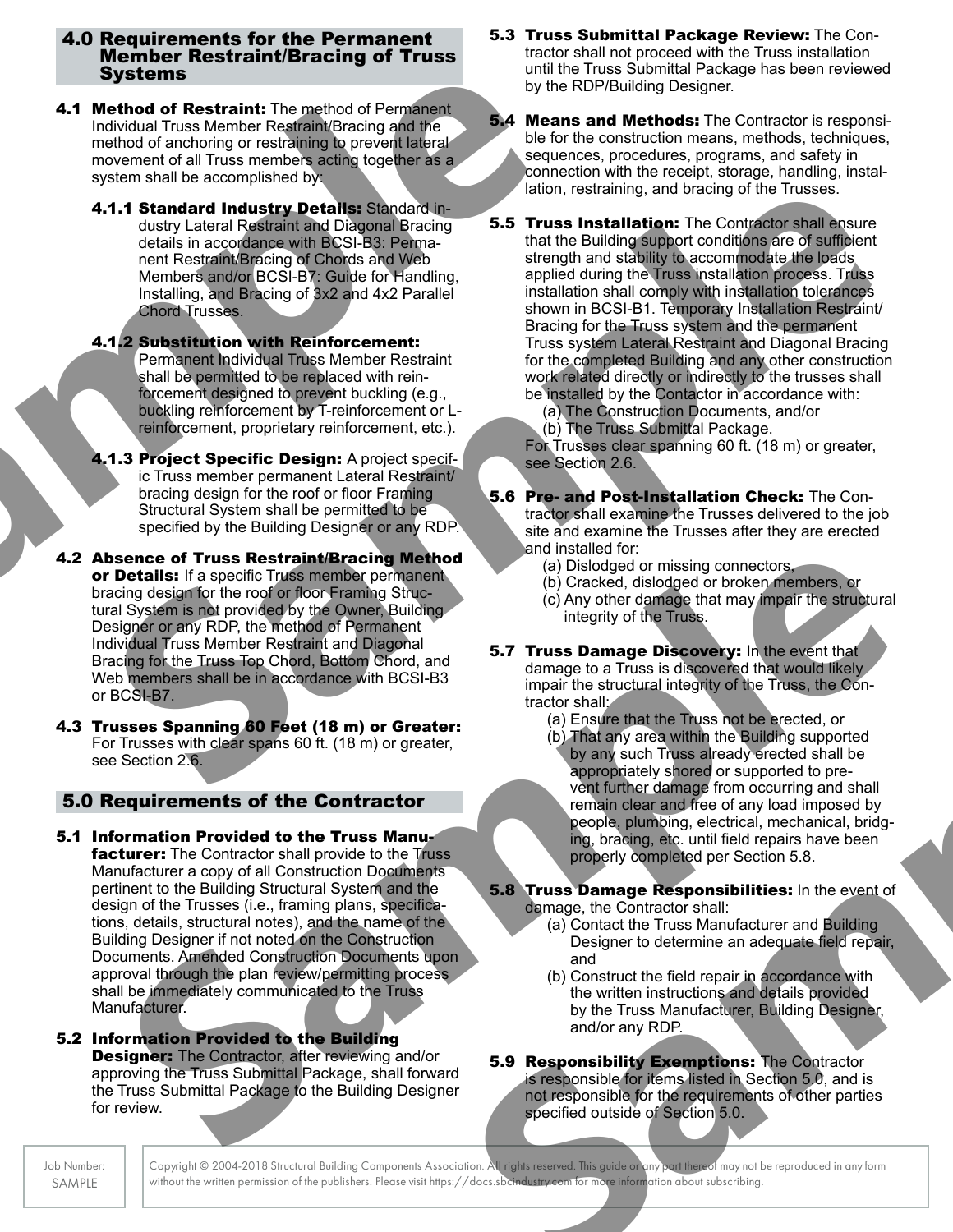# 6.0 Requirements of the Truss Designer

- **6.1 Preparation of Truss Design Drawings based on the Constant Constant Constant Constant Constant Constant Constant Constant Constant Constant Constant Constant Constant Constant Constant Constant Constant Constant Const** 6.1 Preparation of Truss Design Drawings: The Truss Designer is responsible for the preparation of the Truss Design Drawings based on the Truss design criteria and requirements set forth in the Construction Documents or as otherwise set forth in writing by the Building Designer as supplied to the Truss Designer by the Contractor through the Truss Manufacturer.
	- **6.2 Single Truss Component Design: The Truss** Designer shall be responsible for the design, in accordance with ANSI/TPI 1, of each singular Truss depicted on each Truss Design Drawing. .
	- 6.3 Truss Design Drawing Seal and Signature. When the Legal Requirements mandate a RDP for buildings, each individual Truss Design Drawing shall bear the seal and signature of the Truss Designer.

**Exception:** When a Cover/Truss Index Sheet is used, it is the only document required to be signed and sealed by the Truss Designer.

- **6.4 Truss Placement Diagram:** When the Truss Placement Diagram serves only as a quide for Truss installation, it does not require the seal of the Truss Designer.
- 6.5 Information on Truss Design Drawings: Truss Design Drawings are to include a variety of specific design information material information. See SBCA Research Report 1901-01 for a list of required information.
- Manufacturer<br>
Sample Trues Component Design in The Trues Component Design in the Sample Trues Component Design in the Sample Trues of the Sample Trues Component Design Inc.<br>
Confine and Trues Component Design Inc. Design E Sleeling Devines are to include a valee of the contract in the search Report 3.2 Communication for Trues Designer The Trues Contract Report 3.2 Communication for Trues Designer The Trues Contract Report 3.2 Communication f **6.5.1 Raw Material Design Values: Each Truss** Design Drawing uses Metal Connector Plate design values published by Metal Connector Plate manufacturers and lumber industry published design values (mechanically or visually graded as indicated). These are incorporated into lumber design provisions and equations created by the American Wood Council (AWC) per the National Design Specification® (NDS®) for Wood Construction and input into modeling and analysis software that uses ANSI/TPI 1 provisions. The lumber design values correspond to the lumber size and grade as defined on the Truss Design Drawing incorporating the design values from the grade stamp identified by the Truss Manufacturer on the lumber prior to cross cutting for manufacturing purposes. The published lumber design values (a) are calculated and administered by the lumber rules writing agencies using a property range or bending correlation and are not tension proof tested, (b) are approved by the American Lumber Standards Committee (ALSC) as published design data that are representative of the strength and stiffness of specific grades and species/species groups of lumber, and (c) are further known by ALSC and the lumber rules writing agencies as individual visually or mechanically graded lumber pieces which do

not have precise design values. Neither the Truss Manufacturer nor the Truss Designer can therefore verify or warrant that published lumber design values will exist within the lumber utilized in the Truss when manufactured and delivered.

- **6.6 Sealing by a Truss Design Engineer:** The seal of the Truss Design Engineer (also referred in some Jurisdictions as a "Delegated or Specialty Engineer") on any Truss Design Drawing represents an acceptance of professional engineering responsibility for the design of the single Truss. The Truss Design Engineer is neither the Building Designer nor the Truss System Engineer (as the term is defined in some Jurisdictions), nor the Structural Engineer of Record for any Building.
- **6.7 Responsibility Exemptions: The Truss Designer** is responsible for items listed in Section 6.0, and is not responsible for the requirements of other parties specified outside of Section 6.0.

### 7.0 Requirements of the Truss **Manufacturer**

- 7.1 Truss Design Criteria and Requirements: The Truss Manufacturer shall obtain the Truss design criteria and requirements from the Construction **Documents**
- 7.2 Communication to Truss Designer: The Truss Manufacturer shall communicate the Truss design criteria and requirements to the Truss Designer.
- **7.3 Alternate Truss Designs: If an alternative or** partial set of Truss design(s) is proposed by either the Truss Manufacturer or the Truss Designer, such alternative set of design(s) shall be sent to and reviewed by the Building Designer prior to manufacturing. Where the Legal Requirements mandate a RDP for buildings, these alternative set of design(s) do not require the seal of the Truss Designer until accepted by the Building Designer, whereupon these alternative Truss Design Drawings shall be sealed by the Truss Designer.
- nettor<br>
methapone of Tuss design(s) is proposed by either<br>
try pub-<br>
the Truss Manufacturer of the Tuss Designer, such<br>
visually<br>
alternative sel of design(s) shall be sent to and re-<br>
visually (AWC) for bigining these alt 7.4 Truss Placement Diagram: Where required by the Construction Documents or Contract, the Truss Manufacturer shall prepare the Truss Placement Diagram that identifies the assumed location for each individually designated Truss and references the corresponding Truss Design Drawing. The Truss Placement Diagram shall be permitted to include identifying marks for other products including Structural Elements, so that they may be more easily identified by the Contractor during field erection. When the Truss Placement Diagram serves only as a guide for Truss installation and requires no engineering input, it does not require the seal of any RDP including cases where the Legal Requirements mandate a RDP for buildings.

Copyright © 2004-2018 Structural Building Components Association. All rights reserved. This guide or any part thereof may not be reproduced in any form without the written permission of the publishers. Please visit https://docs.sbc<del>industry.com for more</del> information about subscribing.